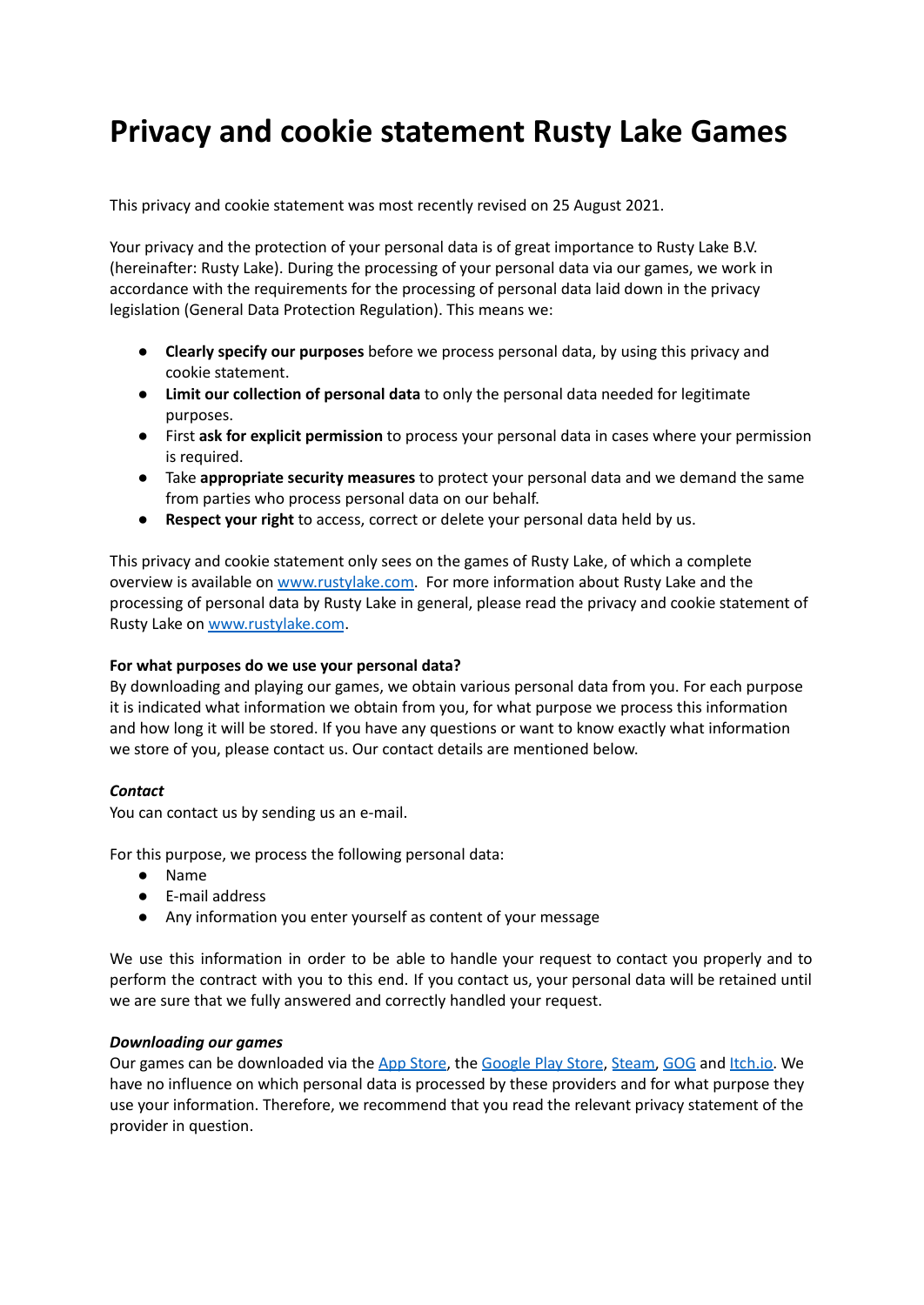### *In-app purchase*

In some of our games you can do in-app purchases. The in-app purchases are handled by the digital distribution service via which you downloaded our game. This may be the App [Store,](https://www.apple.com/legal/privacy/en-ww/) the [Google](https://policies.google.com/privacy?hl=en) Play [Store](https://policies.google.com/privacy?hl=en), [Steam,](https://store.steampowered.com/privacy_agreement/english/?l=english) [GOG](https://support.gog.com/hc/en-us/articles/212632109-Privacy-Policy?_ga=2.195370924.1854653133.1629904412-1058183345.1629904412&product=gog) or [Itch.io](https://itch.io/docs/legal/privacy-policy) We have no influence on which personal data is processed by these providers and for what purpose they use your information. Therefore, we recommend that you read the privacy statement of the digital distribution service in question.

# *Rating the game and writing a review*

Within some of our games, you have the possibility to rate the game or write a review. Your review will be shown by the digital distribution service, via which you downloaded the game. Again, we have no influence on which personal data is processed by these providers and for what purpose they use your information. Therefore, we recommend you read the relevant privacy statement as mentioned above.

### *Contest*

You can choose to take part in one of our contests.

For this purpose, we process the following personal data:

- Name
- E-mail address
- Address

We need this information in order to be able to send you your price, when you win the contest and to perform the contract with you to this end. We store this information until the price has been sent to you.

## **Providing data to third parties**

Rusty Lake only shares your data with third parties when this is allowed by current legislation. It may happen that we provide your personal information to third parties, because:

- we have engaged them to process certain data;
- it is necessary to carry out the agreement with you;
- you give permission for this;
- we have a legitimate interest in this;
- we are legally obliged to do so (e.g., if the police demand this in case of a suspicion of a crime).

The parties that process personal data in our or your assignment:

- IT suppliers and service providers
- Cookie service providers
- Digital Distribution services
- Payment service providers

In order to provide this service, Rusty Lake may provide your personal data to parties established outside the European Economic Area (EEA). Rusty Lake will only do this if there is an adequate level of protection for the processing of personal data. This means, for example, that we use a model contract from the European Commission or make agreements about the handling of personal data.

### **Social media buttons**

In our games we may use social media buttons, which redirect you to the social media platforms. This gives you the option to follow us and share content within the network. You will also see advertisements on your social media page. The buttons are active because of bits of code that come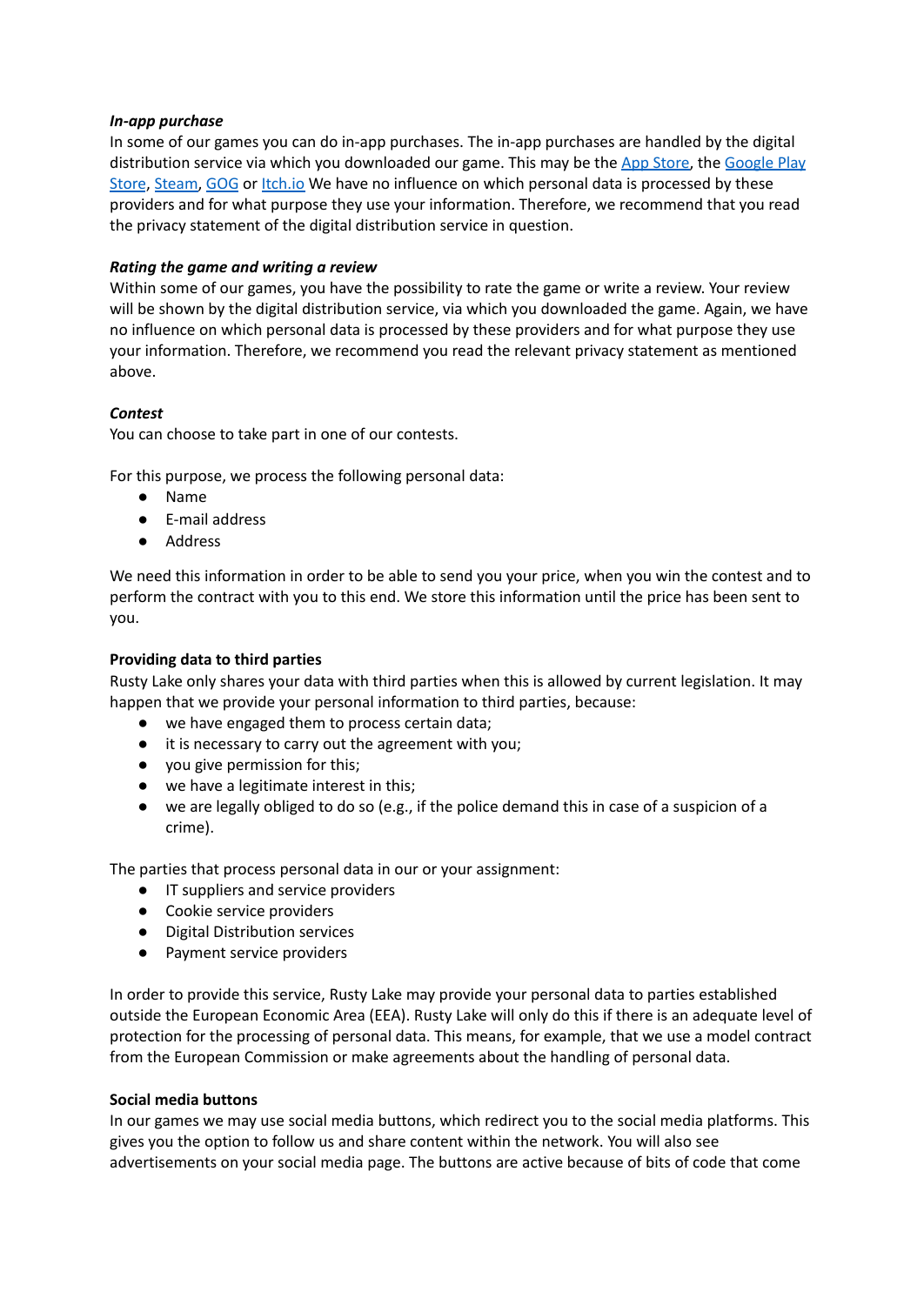from the social media networks. If you want to know what the social media platforms do with your personal data, please read the relevant privacy statement:

- [Facebook](https://www.facebook.com/policy.php) (privacy policy)
- Twitter [\(privacy](https://twitter.com/en/privacy) policy)
- [YouTube](https://policies.google.com/privacy?hl=en-US) (privacy policy)
- [Instagram](https://help.instagram.com/519522125107875) (privacy policy)
- Discord [\(privacy](https://discord.com/privacy) policy)
- Google [\(privacy](https://policies.google.com/privacy?hl=en-US) policy)
- Disqus [\(privacy](https://help.disqus.com/en/articles/1717103-disqus-privacy-policy) policy)
- Weibo [\(privacy](https://weibo.com/ttarticle/p/show?id=2309404296514129241275) policy)
- VK.com [\(privacy](https://m.vk.com/privacy?api_view=1&cc=CN&lang=en) policy)

#### **Cookies**

We and third parties may use cookies in our games, which are saved on your device. Cookies are small information files that can be automatically stored on or read out from the device (including a PC, tablet or smartphone) on which the game has been installed. Rusty Lake may use cookies for the following purposes:

- To enable the functionality of the game (functional cookies)
- To generate overall statistics and gain insights in the use of the game by the public in order to improve and optimize our games and services (analytical cookies)
- To show personalized advertisements (marketing cookies)

These cookies collect the following data from you:

- IP address
- Cookie ID
- Gaming and clicking behaviour

When you play our game for the first time and cookies are being used in the game, we will display a message with an explanation about the cookies we use. We will ask for your consent to place the cookies when we are required to do so. If you agree to the use of cookies, they will be placed on your device.

We may use the following cookies in our games:

| <b>Type</b>        | Cookie; entity                   | <b>Purpose</b>                                                                                                                                           | <b>Retention</b> |
|--------------------|----------------------------------|----------------------------------------------------------------------------------------------------------------------------------------------------------|------------------|
|                    |                                  |                                                                                                                                                          | period           |
| <b>IFunctional</b> | Google Tag Manager               | The cookies from Google Tag Manager make it possible to load scripts Session<br>from other cookies. Google Tag Manager is purely functional and is not   |                  |
|                    | <b>Google LLC, United States</b> | used for the collection of personal data.                                                                                                                |                  |
|                    | <b>Privacy statement</b>         |                                                                                                                                                          |                  |
|                    | lVarious:                        | These cookies enable necessary functionalities of the game, such as Up to 2 years<br>remembering the chosen language and whether consent for cookies has |                  |
|                    | functional purposes              | First party cookies with strictly been given, displaying the cookie banner, etc.                                                                         |                  |
| Analytical         | <b>Google Analytics</b>          | These cookies are placed to gain insight into gaming and clicking<br>behaviour and to improve the gaming experience. We have set these                   | Up to 2 years    |
|                    | Google LLC, United States        | cookies to be privacy friendly. That means that we:<br>have concluded a data processing agreement with Google;                                           |                  |
|                    | <b>Privacy statement</b>         | only provide Google masked IP addresses;<br>do not share any further data with Google;                                                                   |                  |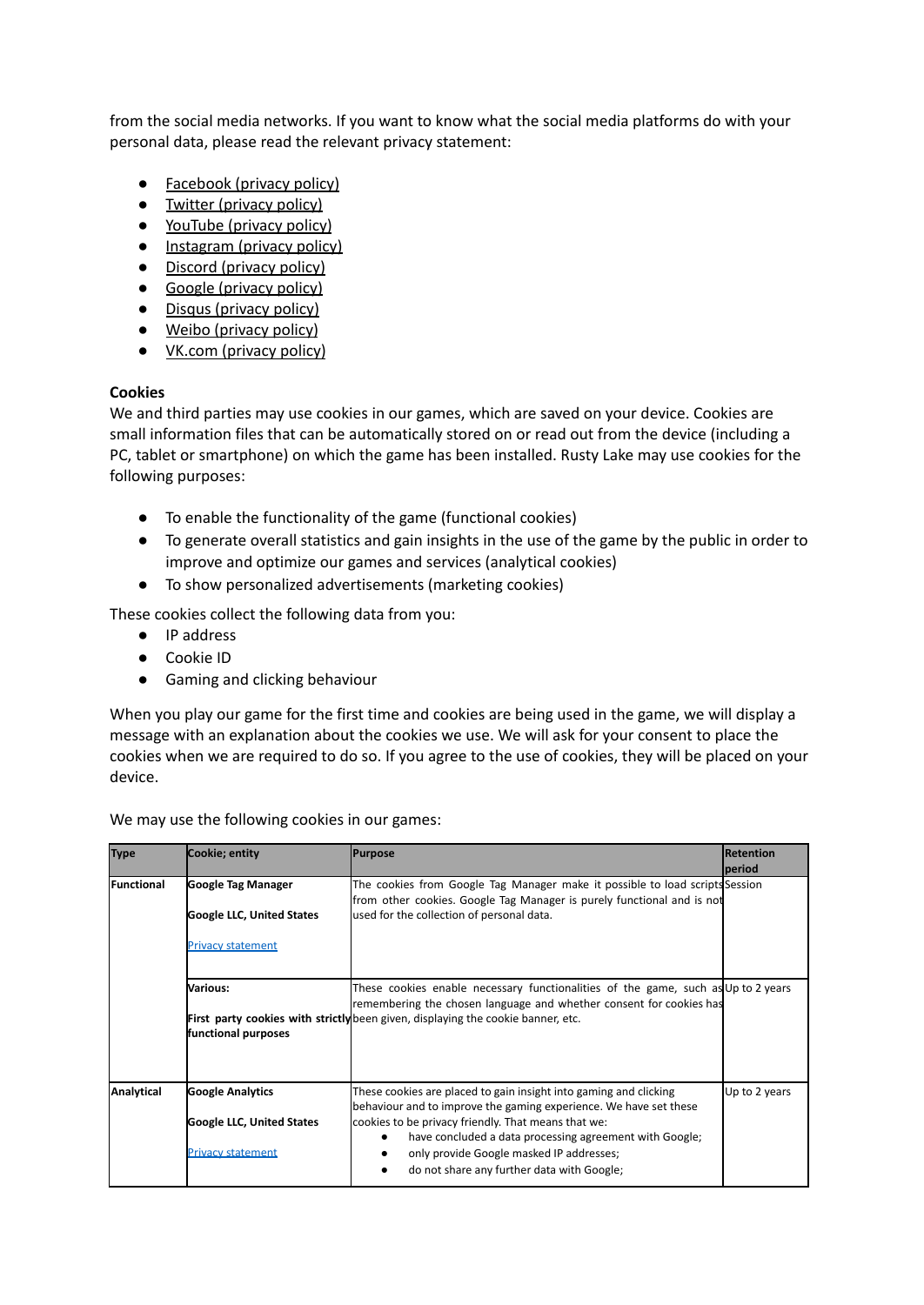|           |                                  | and we do not use other Google services in combination with<br>Analytics.                                                                                 |
|-----------|----------------------------------|-----------------------------------------------------------------------------------------------------------------------------------------------------------|
| Marketing | <b>Google DoubleClick</b>        | These cookies are used to register the gamers actions after viewing on Up to 6 months                                                                     |
|           | <b>Google LLC, United States</b> | clicking on advertisements. The purpose of this is to measure the<br>effectiveness and to show personalized advertisements.                               |
|           | <b>Privacy statement</b>         |                                                                                                                                                           |
|           | Google Admob                     | Google Admob cookies are used to experiment with the effectiveness of Up to 2 years<br>advertisements in our apps and to display relevant advertisements. |
|           | <b>Google LLC, United States</b> |                                                                                                                                                           |
|           | <b>Privacy statement</b>         |                                                                                                                                                           |

If you would like to know what the cookie service providers do with your personal data, please read the privacy and cookie statement of the company in question. If you click on 'privacy statement' in the cookie table, you will be redirected to the relevant privacy statement.

## **Security**

We take appropriate technical and organizational security measures with regard to the processing of personal data to be carried out, against loss or against any form of unlawful processing (such as unauthorized access, corruption, alteration or disclosure of personal data).

## **Your rights**

You can always contact us if you have any questions regarding our privacy and cookie statement. Besides that, you have the following rights regarding your personal data:

- **Right of access**: you have the right to see what kind of personal data we process about you.
- **Right of rectification**: you have the right to rectify any personal data we process about you, if this information is (partially) wrong.
- **Right to object**: you have the right to object against the processing of your personal data by us, or against direct marketing.
- **Right to be forgotten:** you can file a request with us to remove any personal data we process of you.
- **Right to data portability**: if technically possible, you have the right to ask us to transfer your processed personal data to a third party.
- **Right to restriction of processing**: you can file a request with us to (temporarily) restrict the processing of your personal data.
- **Right to revoke your consent**, when we process your data based on your consent.

You may send a request by sending an e-mail to [privacy@rustylake.com.](mailto:privacy@rustylake.com) To prevent abuse, we may ask you to provide proper proof of your identity.

We will usually respond to your request within one month. This term can be extended if the request is proven to be complex or tied to a specific right. You will be notified about a possible extension of this term within one month.

### **Modification of this privacy and cookie statement**

We may change this privacy and cookie statement from time to time. Changes will be published in the games. It is therefore advised to consult this privacy and cookie statement on a regular basis, so you are aware of these changes.